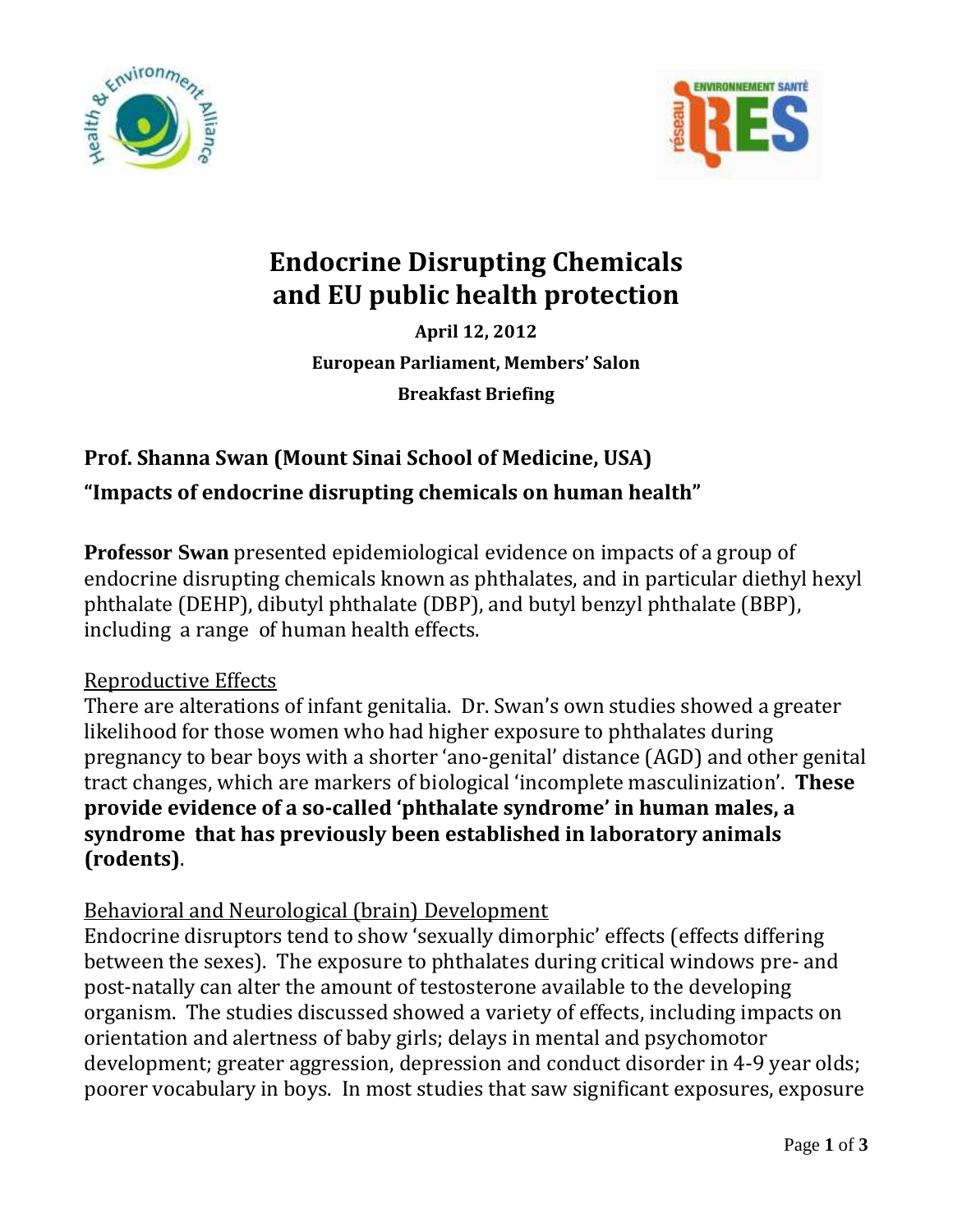### occurred prenatally. However, **these studies still need to be better sorted, as it is not yet clear what ages, endpoints and sex are the most affected.**

#### Infertility and Pregnancy Loss / Effects on Gestation

Studies on exposure to phthalates (as measured by urinary metabolites in the mother) shows conflicting associations with the length of pregnancy (some studies finding a shorter and others a longer pregnancy in women with higher DEHP exposure. ). One study showed a greater risk of unscheduled caesarians. Another saw a doubled loss of pregnancy associated with higher pre-pregnancy exposure. **The evidence is tantalizing, but not conclusive. However, the implications are potentially serious**.

#### Semen quality & adult exposure.

On balance we don't yet know from epidemiological studies, but there are some initial associations with some phthalates. **It seems that some male hormone levels are related to adult exposure to phthalates, and this needs to be pursued**.

#### Thyroid Function

Exposure to DEHP is affecting thyroid function in men already being seen for fertility issues, according to one study.

#### Delayed Puberty

There are studies indicating delay in puberty with exposure to phthalates.

#### Responses in Discussion

How many studies are needed in order to make clinical recommendations for measures to reduce exposure? Approximately 2-3 robust and consistent studies are needed in order to justify being incorporated into standard of care. For adult exposures we are not there yet.

Multigenerational effects: Epigenetics show the potential of EDCs to affect up to 7 generations (currently a study on multiple chemicals in rats).

On identifying EDCs: A simple test to give a first indication of ED properties is whether effects are sexually dimorphic, because hormones are different for males and females.

#### Concluding Remarks

**The science in the last 7 years has grown with enormous rapidity** (e.g. when compared to the development of science on smoking and cardiovascular effects).